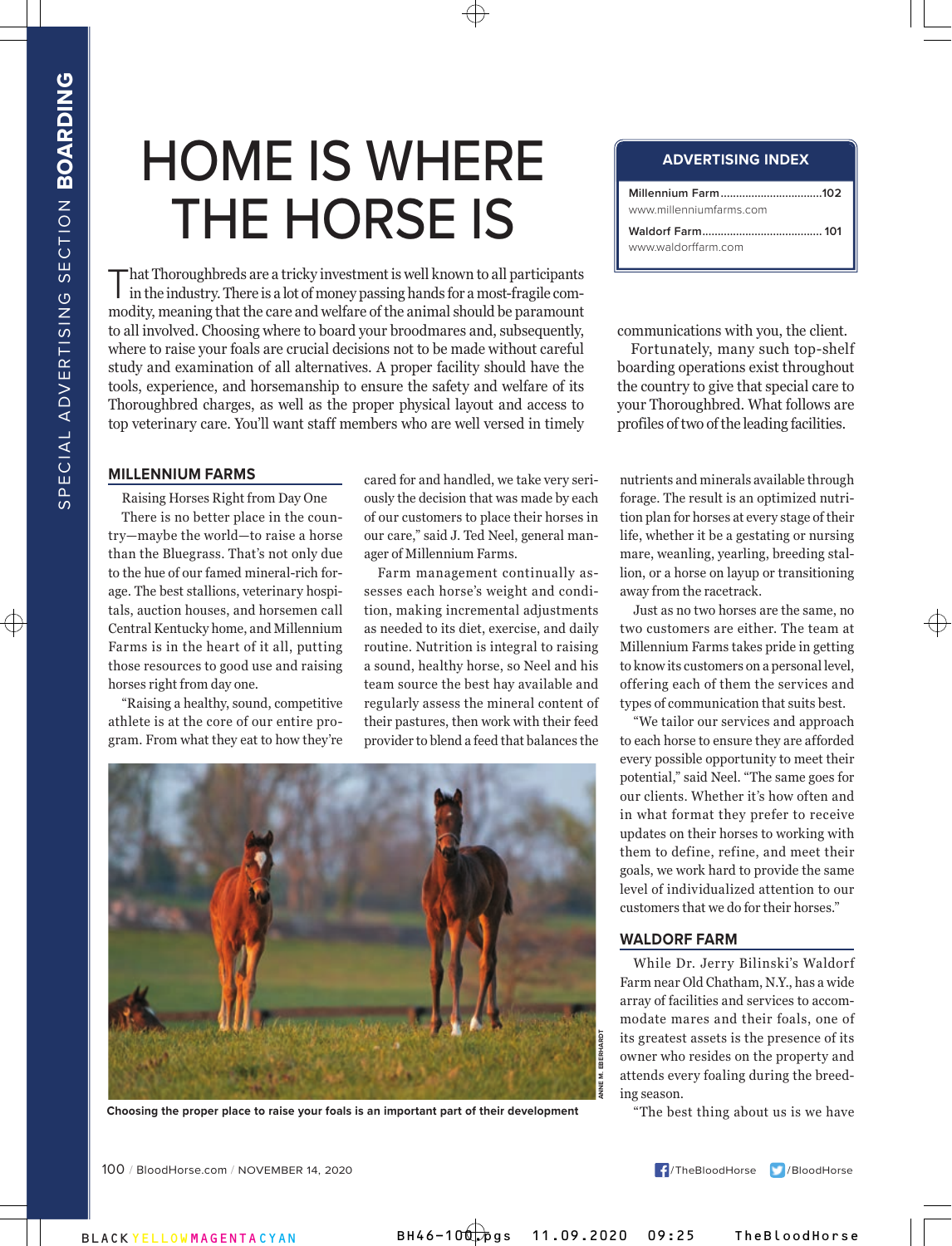Only the best stay at the Waldorf. While boarding in New York, your horse deserves the finest service & accommodations.



NORTH CHATHAM, NEW YORK

Years of dedication to the New York Thoroughbred breeding and racing industry have resulted in proven results at the racetrack and in the sales ring, including:

OBS SPRING SALE OF 2YOS IN TRAINING (JUNE 2020) / HIP 200 - SESSION 1 TOP-PRICED NY-BRED (\$180,000) Foaled and raised at Waldorf Farm

KEENELAND JANUARY 2020 / HIP 478 - TOP-PRICED NY-BRED SHORT YEARLING (\$280,000) Foaled and raised at Waldorf Farm

We invite you to bring your November in-foal mare purchase to Waldorf Farm and take advantage of the new resident mare policy.



**BREEDING | BOARDING | SALES PREP | RESIDENT VETERINARIAN**

P.O. BOX 959, NORTH CHATHAM, NY 12132 / FARM MANAGER: KENNY TOYE / FARM OFFICE: 518-766-9400 / FAX: 518-766-7080 / [WALDORFFARM.COM](www.waldorffarm.com) JERRY BILINSKI, DVM, OWNER / CELL: 518-461-8424 / EMAIL: [DRBILINSKI@AOL.COM](mailto:DRBILINSKI@AOL.COM)